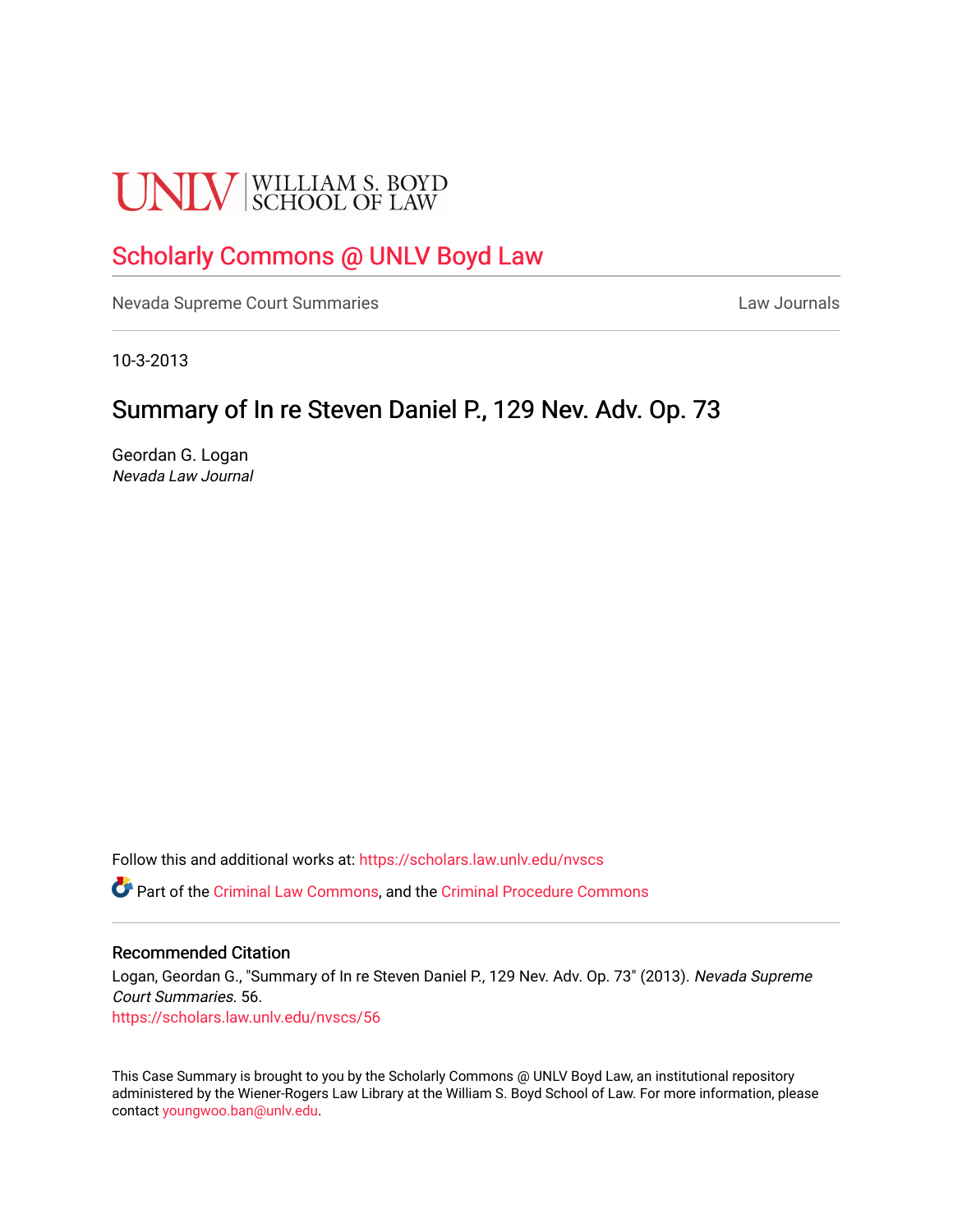## *In re Steven Daniel P.*, 129 Nev. Adv. Op. 73 (Oct. 3, 2013) 1 CRIMINAL PROCEDURE: JUVENILE COURT AUTHORITY

#### **Summary**

The Court determined two issues: (1) whether the juvenile court has authority under NRS 62C.230(1)(a) to dismiss a delinquency petition and refer a juvenile for informal supervision pursuant to NRS 62C.200 without the written approval of the district attorney; and (2) whether the juvenile court's discretion in overseeing a juvenile matter is limited by the authority granted under the Nevada Revised Statutes.

#### **Disposition**

The juvenile court's authority under NRS 62C.230(1)(a) permits it to dismiss a petition and refer a juvenile for informal supervision only when the requirements of NRS 62C.200 have been met, including the requirement that the district attorney give written approval for placement of the juvenile under informal supervision where the acts alleged in the petition would be a felony or gross misdemeanor if committed by an adult. Furthermore, the provisions of NRS Title 5 limit the juvenile court's discretionary power to carry out its duties in overseeing juvenile justice matters.

#### **Factual and Procedural History**

In September 2011, the state charged Steven P., a juvenile, with burglary (a felony) and conspiracy to commit burglary (a gross misdemeanor). In January 2012, the juvenile court accepted a plea agreement that dismissed the burglary allegation in exchange for Steven admitting the conspiracy allegation. Based on the report of a probation officer assigned to Steven, the State requested that Steven be made "a delinquent ward of the court" and placed on formal probation. Concerned with ordering formal probation, the court reserved ruling on the State's petition.

Approximately one month later, no decision had been made. In the State's resulting motion for adjudication, the State indicated that Steven's charges could be deferred and dismissed upon his successful completion of probation. Furthermore, "the State contended that pursuant to NRS 62C.200-.230, deferred adjudication required approval from the district attorney prior to the juvenile court allowing informal supervision."

The juvenile court did not obtain the district attorney's written approval prior to dismissing the State's petition and referring Steven for informal supervision. The juvenile court interpreted NRS 62C.230(1)(a) as not requiring such approval. The State now appeals the juvenile court's order.

<sup>&</sup>lt;sup>1</sup> By Geordan G. Logan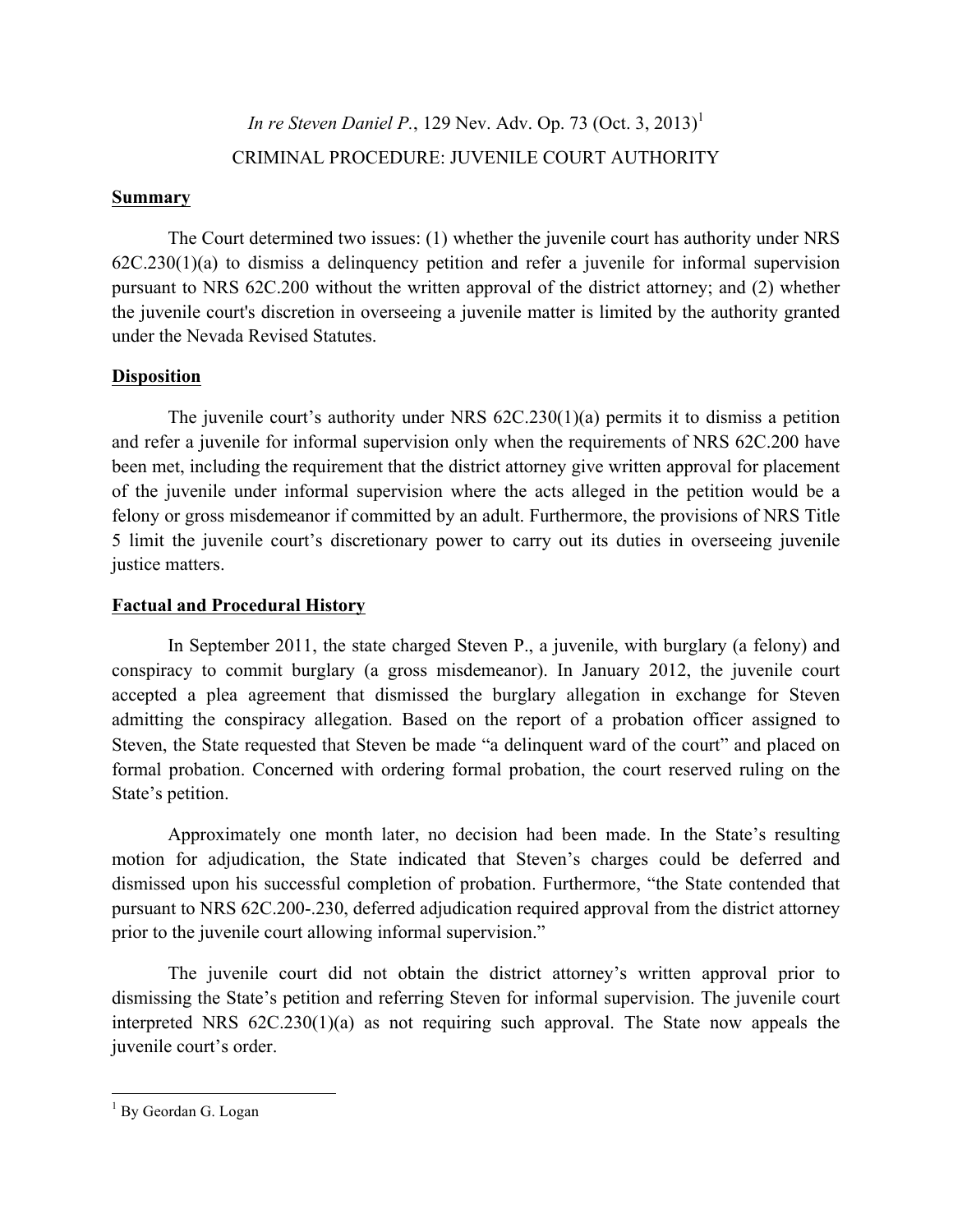#### **Discussion**

*The juvenile court does not have authority under NRS 62C.230(1)(a) to dismiss a delinquency petition and refer a juvenile for informal supervision without the written approval of the district attorney*

The issue here of the juvenile court's authority pursuant to NRS 62C.230(1)(a) is a matter of statutory interpretation, and is therefore subject to de novo review.<sup>2</sup> Statutory interpretations must be rooted in a statute's plain meaning as indicated by the statute's express language "unless it is clear that the plain meaning was not intended.<sup>33</sup> The Court will "avoid statutory interpretation that renders language meaningless or superfluous."4 Further, the Court will enforce the statute as written where the statute's language is clear and unambiguous.<sup>5</sup>

#### *NRS 62C.230(1)(a)*

NRS 62C.230(1)(a) states that "[i]f the district attorney files a petition with the juvenile court, the juvenile court may . . . [d]ismiss the petition without prejudice and refer the child to the probation officer for informal supervision *pursuant to NRS 62C.200.*" <sup>6</sup> The term "pursuant to" serves as a restrictive term in this construction. Hence, the Court concluded that under the plain language of NRS 62C.230(1)(a), "the juvenile court may dismiss the State's petition and refer a juvenile for informal supervision *only* upon the juvenile court's determination that the requirements of NRS 62C.200 have been met."

#### *NRS 62C.200*

"NRS 62C.200 includes preconditions for a juvenile to be placed under informal supervision of a probation officer." This list includes a requirement that "the *district attorney gives written approval* for placement of the child under informal supervision, *if* any of the acts alleged in the complaint are unlawful acts that would have constituted a gross misdemeanor or felony if committed by an adult."<sup>7</sup> From the "plain language" of this statute, the Court concluded that such written approval is required.

Furthermore the Court concluded that where NRS 62C.100(1) uses the restrictive term "pursuant to NRS 62C.200" to outline a probation officer's responsibilities in placing a child under informal supervision, it is not to be construed as requiring the probation officer, rather than the juvenile court, to obtain such written approval. To ensure that the requirements of NRS 62C.200 have been met, NRS 62C.100(1) cannot be read as extinguishing the harmony between

<sup>&</sup>lt;sup>2</sup> State v. Eric A.L. (In re Eric A.L.), 123 Nev. 26, 31, 153 P.3d 32, 35 (2007) (holding that statutory interpretations are subject to de novo review).<br>
<sup>3</sup> Hernandez v. Bennett-Haron, 128 Nev. \_\_, \_\_, 287 P.3d 305, 315 (2012).<br>
<sup>4</sup> Hobbs v. State, 127 Nev. \_\_, \_\_, 251 P.3d 177, 179 (2011).<br>
<sup>5</sup> George J. v. State (In re George J.), 128 Ne